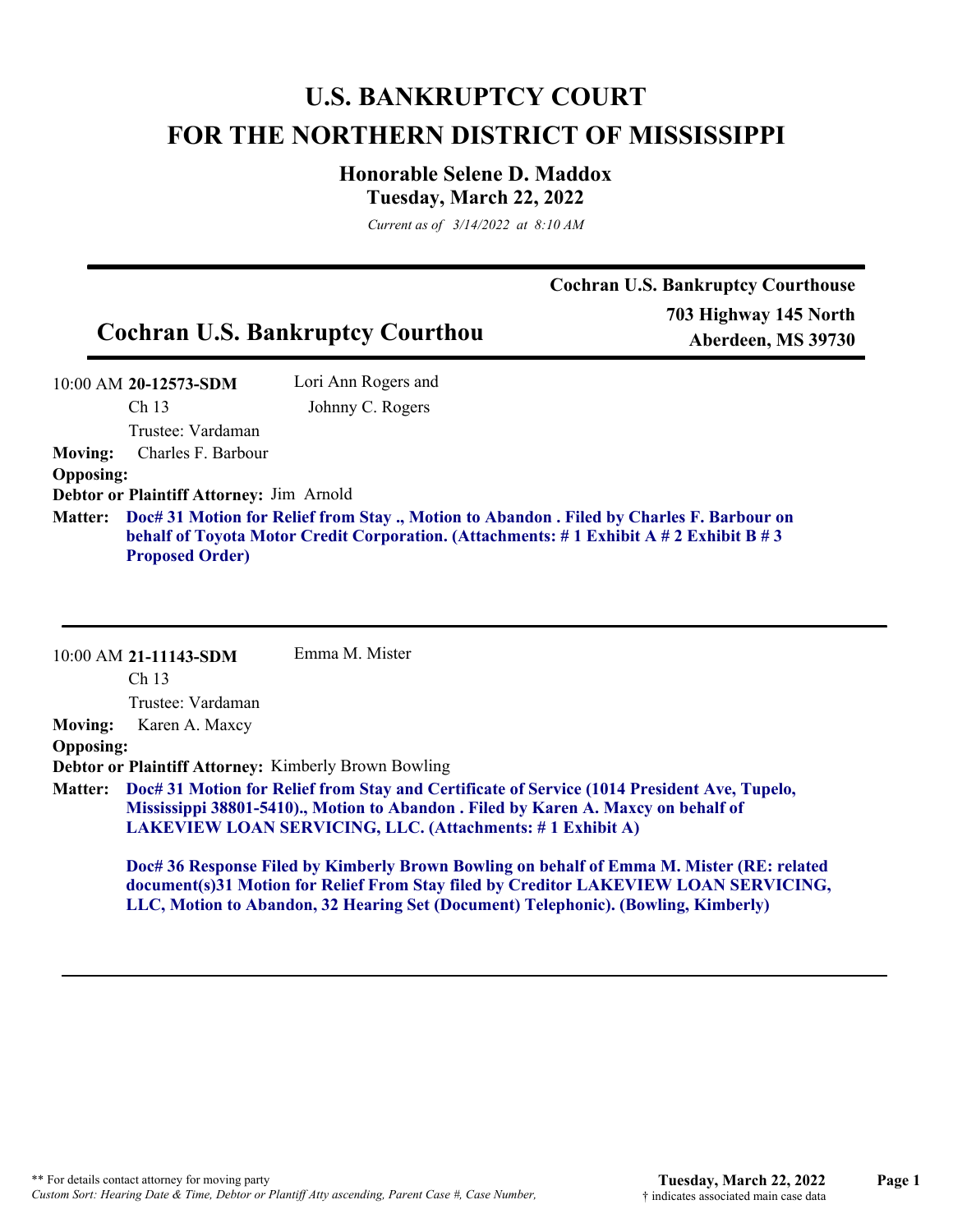| 10:00 AM 22-10398-SDM                 | Kurt A. Shumaker                                            |
|---------------------------------------|-------------------------------------------------------------|
| Ch <sub>13</sub>                      |                                                             |
| Trustee: Vardaman                     |                                                             |
| <b>Moving:</b> Kimberly Brown Bowling |                                                             |
| <b>Opposing:</b>                      |                                                             |
|                                       | <b>Debtor or Plaintiff Attorney: Kimberly Brown Bowling</b> |

**Doc# 4 Motion to Extend Automatic Stay under 362(c)(3)(B) Filed by Kimberly Brown Bowling Matter: on behalf of Kurt A. Shumaker. (Attachments: # 1 Proposed Order)**

10:00 AM **22-10129-SDM**  Monique Estes Smith

Ch 13

Trustee: Vardaman

**Moving:** James Eldred Renfroe

**Opposing:**

**Debtor or Plaintiff Attorney:** William C. Cunningham

**Doc# 16 Motion for Relief from Stay ., Motion for Relief from Stay (Codebtor or Child Support) , Matter: Motion to Abandon ., or in the alternative Motion for Adequate Protection Including the Right to File an Amended Proof of Claim for Fees and Costs Filed by James Eldred Renfroe on behalf of BancorpSouth Bank, a Division of Cadence Bank. (Attachments: # 1 Proposed Order)**

**Doc# 21 Response Filed by William C. Cunningham on behalf of Monique Estes Smith (RE: related document(s)16 Motion for Relief From Stay filed by Creditor BancorpSouth Bank, a Division of Cadence Bank, Motion for Relief from Stay (Codebtor or Child Support), Motion to Abandon, Motion for Adequate Protection). (Cunningham, William)**

10:00 AM **19-11183-SDM**  John Scott Stewart

Ch 7

Trustee: Applewhite

**Moving:**

**Opposing:**

**Debtor or Plaintiff Attorney:** Craig M. Geno

**Doc# 134 Trustee's Notice of Proposed Abandonment with Notice . Matter:**

**Doc# 135 Objection Limited Objection and Response Filed by Craig M. Geno on behalf of John Scott Stewart (RE: related document(s)134 Trustee Notice of Proposed Abandonment). (Geno, Craig)**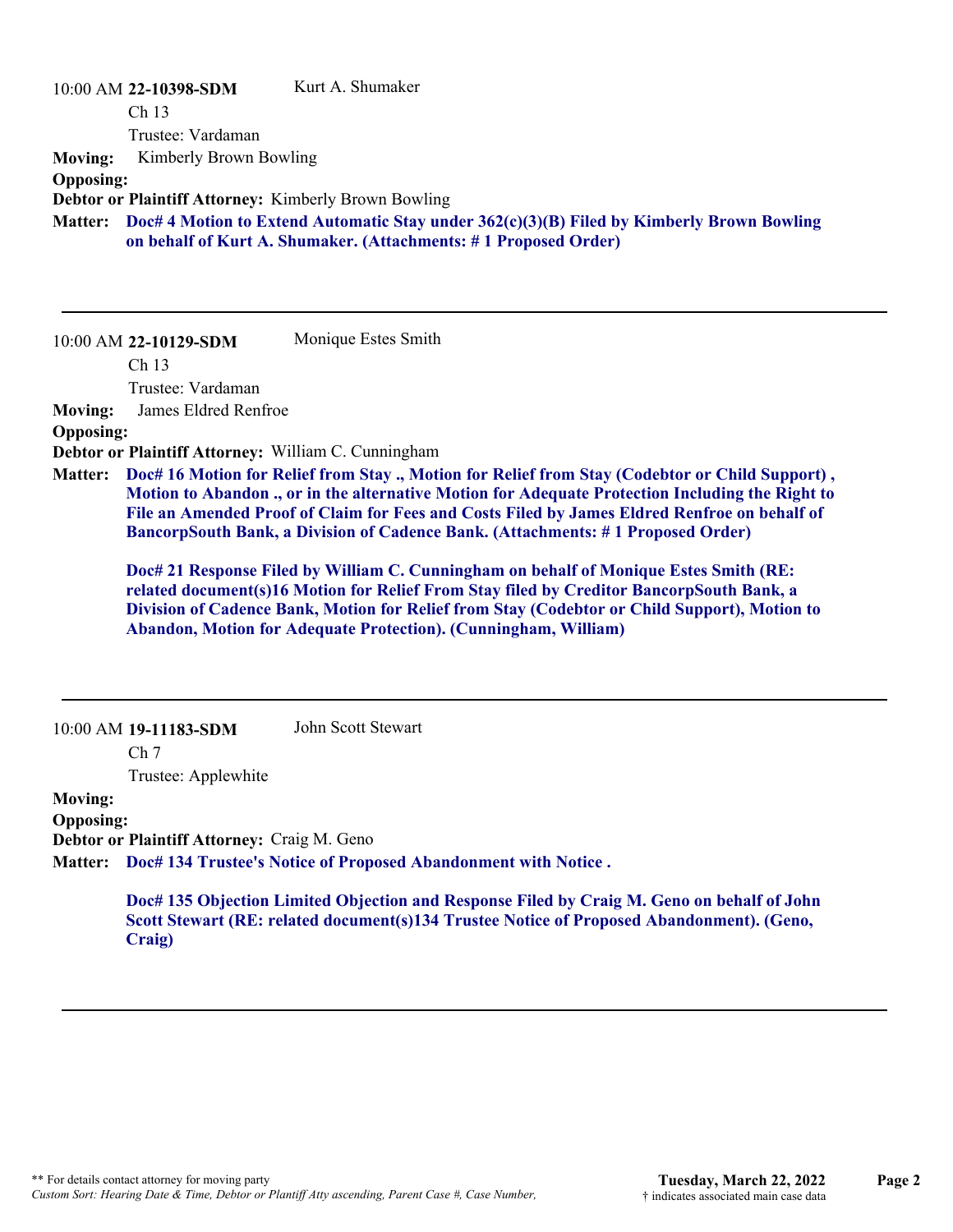## 10:00 AM **21-10801-SDM**

Tangy Carpenter Hamblin

Ch 13

Trustee: Vardaman

**Moving:** Charles Frank Fair Barbour

**Opposing:**

**Debtor or Plaintiff Attorney:** John F Hughes

**Doc# 42 Motion for Relief from Stay ., Motion to Abandon . Filed by Charles Frank Fair Barbour Matter: on behalf of Cadence Bank. (Attachments: # 1 Exhibit A # 2 Exhibit B # 3 Exhibit C # 4 Proposed Order)**

**Doc# 45 Response Filed by John F Hughes on behalf of Tangy Carpenter Hamblin (RE: related document(s)42 Motion for Relief From Stay filed by Creditor Cadence Bank, Motion to Abandon). (Hughes, John)**

|                  | 10:00 AM 21-12097-SDM                           | Cassandra Miller                                                                                                                                                                                                                                                                |
|------------------|-------------------------------------------------|---------------------------------------------------------------------------------------------------------------------------------------------------------------------------------------------------------------------------------------------------------------------------------|
|                  | Ch <sub>13</sub>                                |                                                                                                                                                                                                                                                                                 |
|                  | Trustee: Vardaman                               |                                                                                                                                                                                                                                                                                 |
| <b>Moving:</b>   | John S. Simpson                                 |                                                                                                                                                                                                                                                                                 |
| <b>Opposing:</b> |                                                 |                                                                                                                                                                                                                                                                                 |
|                  | Debtor or Plaintiff Attorney: John F Hughes     |                                                                                                                                                                                                                                                                                 |
| <b>Matter:</b>   |                                                 | Doc# 43 Motion to Abandon ., Motion for Relief from Stay ., Motion for Relief from Stay<br>(Codebtor or Child Support) Filed by John S. Simpson on behalf of Brite Financial Services,<br>LLC. (Attachments: #1 Exhibit #2 Proposed Order)                                      |
|                  |                                                 | Doc# 46 Response Filed by John F Hughes on behalf of Cassandra Miller (RE: related<br>document(s)43 Motion to Abandon filed by Creditor Brite Financial Services, LLC, Motion for<br>Relief From Stay, Motion for Relief from Stay (Codebtor or Child Support)). (Hughes, John) |
|                  | 10:00 AM 18-14638-SDM                           | David Guild                                                                                                                                                                                                                                                                     |
|                  | Ch 13                                           |                                                                                                                                                                                                                                                                                 |
|                  | Trustee: Vardaman                               |                                                                                                                                                                                                                                                                                 |
| <b>Moving:</b>   | Olivia Spencer                                  |                                                                                                                                                                                                                                                                                 |
| <b>Opposing:</b> | Debtor or Plaintiff Attorney: R. Gawyn Mitchell |                                                                                                                                                                                                                                                                                 |
| <b>Matter:</b>   |                                                 | Doc# 26 Motion for Relief from Stay., Motion to Abandon as to a 2015 Ford Focus vehicle. Filed                                                                                                                                                                                  |
|                  | Order)                                          | by Olivia Spencer on behalf of Ford Motor Credit Company LLC. (Attachments: #1 Proposed                                                                                                                                                                                         |
|                  | <b>Motion to Abandon). (Mitchell, R.)</b>       | Doc# 29 Response Filed by R. Gawyn Mitchell on behalf of David Guild (RE: related<br>document(s)26 Motion for Relief From Stay filed by Creditor Ford Motor Credit Company LLC,                                                                                                 |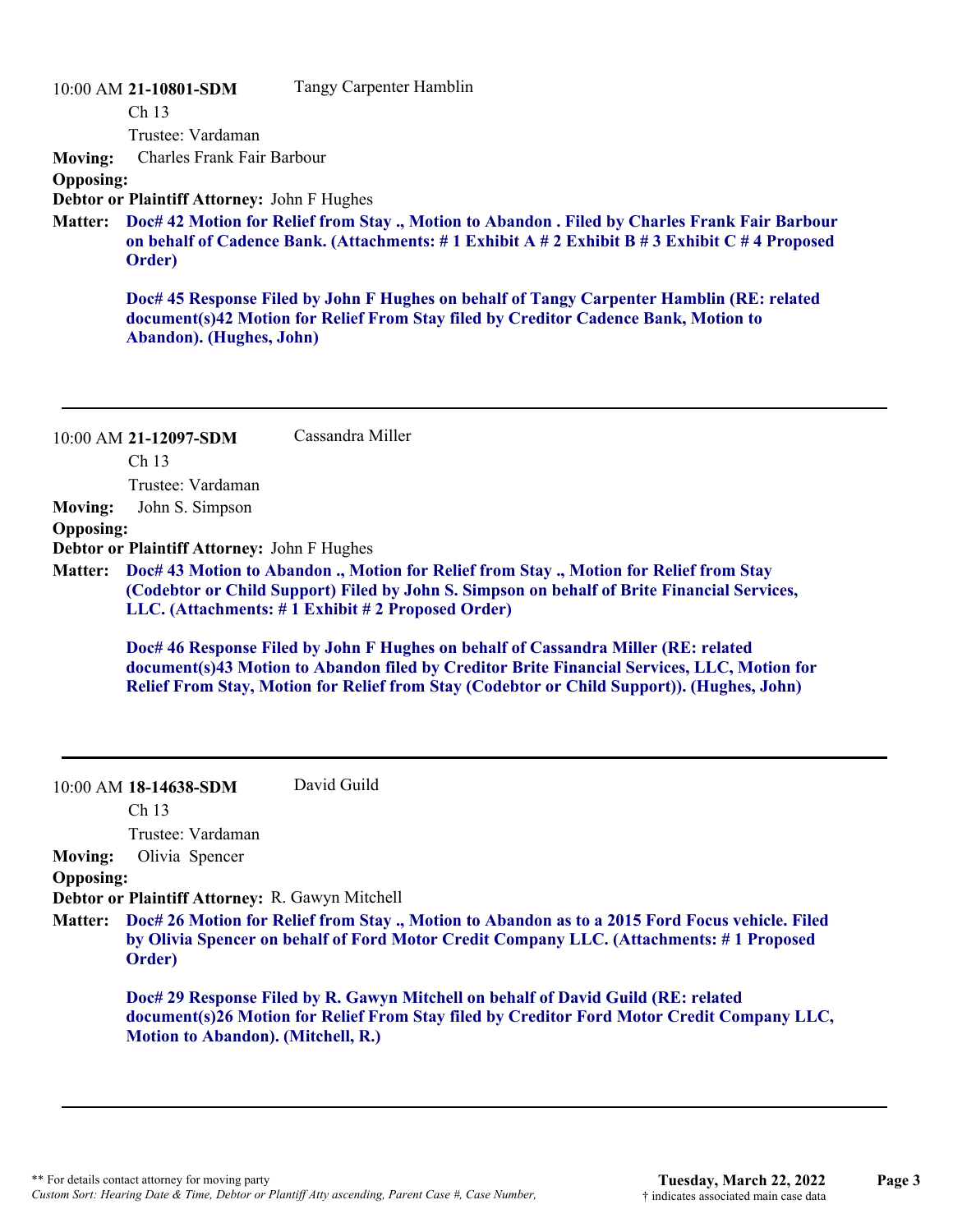|                  | 10:00 AM 21-11880-SDM                           | Tracie E. Buckingham                                                                                                                                                                   |
|------------------|-------------------------------------------------|----------------------------------------------------------------------------------------------------------------------------------------------------------------------------------------|
|                  | Ch <sub>13</sub>                                |                                                                                                                                                                                        |
|                  | Trustee: Vardaman                               |                                                                                                                                                                                        |
| <b>Moving:</b>   | Charles F. Barbour                              |                                                                                                                                                                                        |
| <b>Opposing:</b> |                                                 |                                                                                                                                                                                        |
|                  | Debtor or Plaintiff Attorney: R. Gawyn Mitchell |                                                                                                                                                                                        |
| <b>Matter:</b>   | Order)                                          | Doc# 15 Motion for Relief from Stay., Motion to Abandon. Filed by Charles F. Barbour on<br>behalf of Global Lending Services LLC. (Attachments: #1 Exhibit A #2 Exhibit B #3 Proposed  |
|                  | Motion to Abandon). (Mitchell, R.)              | Doc# 20 Response Filed by R. Gawyn Mitchell on behalf of Tracie E. Buckingham (RE: related<br>document(s)15 Motion for Relief From Stay filed by Creditor Global Lending Services LLC, |
|                  |                                                 |                                                                                                                                                                                        |
|                  | 10:00 AM 22-10350-SDM                           | Kelsey Lee                                                                                                                                                                             |
|                  | Ch <sub>13</sub>                                |                                                                                                                                                                                        |
|                  | Trustee: Vardaman                               |                                                                                                                                                                                        |
| <b>Moving:</b>   | R. Gawyn Mitchell                               |                                                                                                                                                                                        |
| <b>Opposing:</b> |                                                 |                                                                                                                                                                                        |
|                  | Debtor or Plaintiff Attorney: R. Gawyn Mitchell | Matter: Doc# 4 Motion to Extend Automatic Stay under 362(c)(3)(B) Filed by R. Gawyn Mitchell on                                                                                        |

|                                    | 10:00 AM 21-10931-SDM<br>Ch <sub>11</sub>      | Haven Campus Communities - Starkville, LLC                                                                                                                              |
|------------------------------------|------------------------------------------------|-------------------------------------------------------------------------------------------------------------------------------------------------------------------------|
| <b>Moving:</b><br><b>Opposing:</b> | Douglas C. Noble                               |                                                                                                                                                                         |
|                                    | Debtor or Plaintiff Attorney: Douglas C. Noble |                                                                                                                                                                         |
|                                    |                                                | David Lee Bury                                                                                                                                                          |
|                                    |                                                | Thomas B. Norton                                                                                                                                                        |
|                                    |                                                | Ward Stone                                                                                                                                                              |
| <b>Matter:</b>                     |                                                | Doc# 190 Second Motion to Extend Exclusivity Period for Filing a Chapter 11 Plan Filed by<br>David Lee Bury Jr on behalf of Haven Campus Communities - Starkville, LLC. |

**Doc# 193 Objection Filed by Ida Danielle Mashburn-Myrick on behalf of Origin Bank (RE: related document(s)190 Motion to Extend/Limit Exclusivity Period filed by Debtor Haven Campus Communities - Starkville, LLC). (Mashburn-Myrick, Ida)**